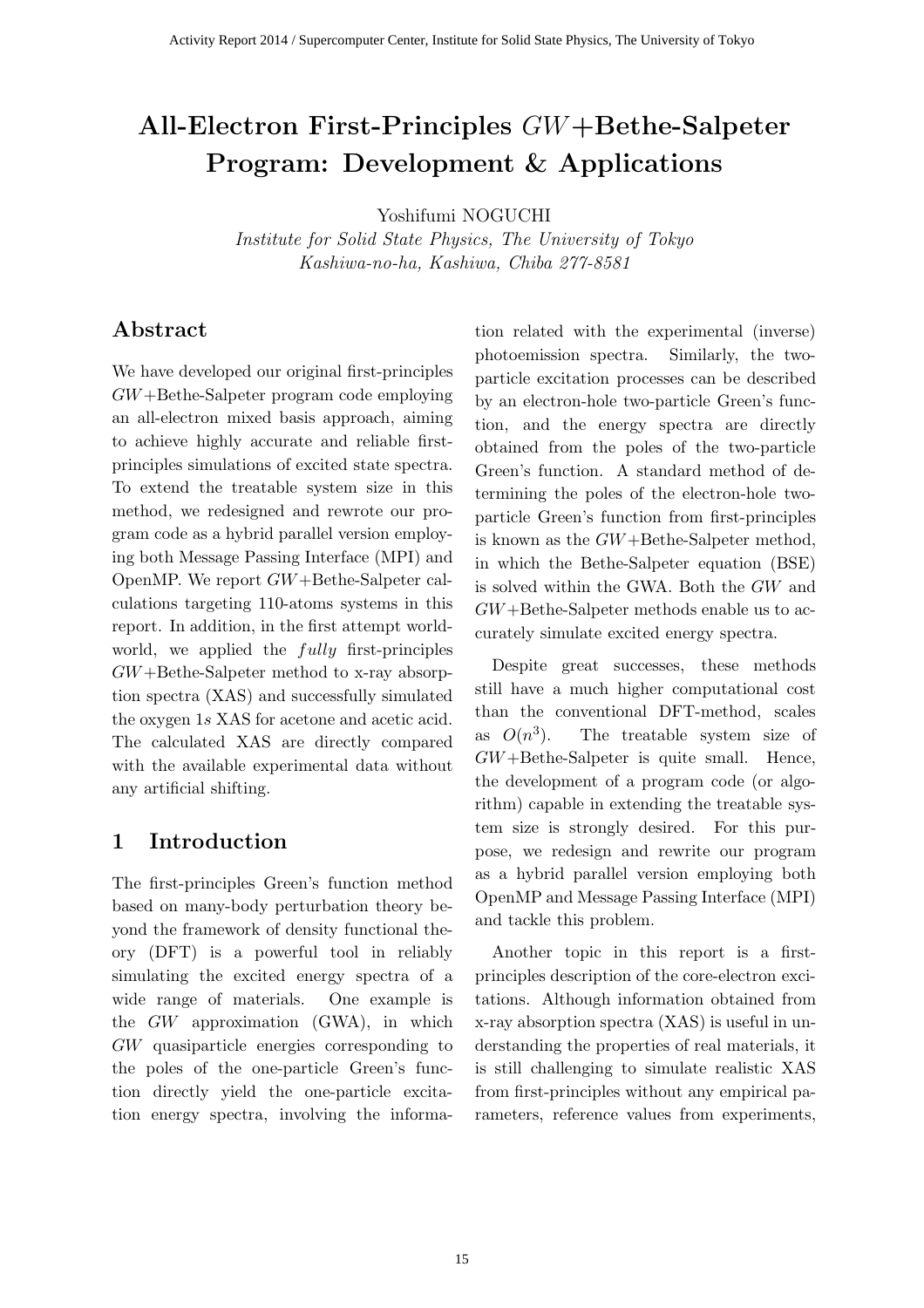or prior practice calculations to increase accuracy, even when the modern first-principles techniques are used rather than old-fashioned techniques based on the total-energy-difference method. The reason is that the simulation of XAS involves two difficult issues: (1) the use of an all-electron basis set capable of describing all of the electronic states from the core electron states with cusp conditions to the free electron states above vacuum level, and (2) the description on the strong electron-hole interaction, including many-body effect (so-called excitonic effect). Therefore, in contrast to the case of UV-vis absorption spectra, in which a valence electron is excited to the empty state, there are a few fully first-principles calculations for XAS to date. Our method, which combines an all-electron mixed basis approach and the first-principles GW+Bethe-Salpeter method, can overcome these two problems simultaneously and potentially simulates realistic XAS, which can be directly compared with those obtained experimentally.

In this report, we first introduce our method and the benchmark tests of our program, focusing on accuracy and performance, and then review recent applications.

# 2 Methodology

#### 2.1 DFT

In the present method, the DFT calculation can be regarded as the starting point for subsequent calculations and adds a negligible computational cost to the entire GW+Bethe-Salpeter calculation. Therefore, we always place a priority on the developing the GW and Bethe-Salpeter components rather than the DFT component. Consequently, DFT component of our program has very limited features compared to other first-principles program packages, which are freely available online. The exchange-correlation function available in our program is only the local density approximation (LDA), and some algorithms related with the LDA that accelerate or stabilize the convergence in the self-consistent-field (SCF) loop are available. For example, bandby-band steepest decent, conjugate gradient, or block Davidson methods are available as iterative method for diagonalizing LDA Hamiltonian. To perform the iterative procedures more efficiently, we implemented recursive blocking Gram-Schmidt method of orthonormalizing wave functions and MRRR method of subspace diagonalization which is the most computationally expensive in these iterative procedures and scales as  $O(n<sup>3</sup>)$ . Further, as an electron-charge-mixing method, we implemented the simple or optimal linear charge mixing method and the Kerker+RMM-DIIS charge-mixing method. To stabilize the convergence for some systems with narrow band gaps, we also implemented Gaussian smearing. These algorithms allow us to perform stabilized, efficient DFT-calculations for various types of systems. The accuracy and performance of the LDA are examined in Sec. 3.

#### 2.2 GW approximation

The GW quasiparticle energies  $(E_{\nu}^{GW})$  are simply given by replacing the LDA exchangecorrelation potential  $(\mu_{\rm xc}^{\rm LDA})$  with the GW selfenergy operator  $(\Sigma^{GW})$ , as follow:

$$
E_{\nu}^{GW} = E_{\nu}^{\text{LDA}} + Z_{\nu} < \nu | \Sigma^{GW} - \mu_{\text{xc}}^{\text{LDA}} | \nu > , (1)
$$

$$
\Sigma^{GW} = iG_0 W_0 = iG_0 v + iG_0 (W_0 - v), \quad (2)
$$

where  $G_0$  is a one-particle Green's function,  $v$ is a bare Coulomb interaction, and  $W_0$  is a dynamically screened Coulomb within a random phase approximation (RPA). The first term on the right hand side of Eq. (2) is the Fockexchange term  $(\Sigma^{\text{ex}})$  and the second term is the  $GW$  correlation term  $(\Sigma^c)$ . The variables here,  $\Sigma^{GW}$ ,  $W_0$ , and  $G_0$ , are all functions of  $\omega$ ; therefore,  $\omega$ -integral is necessary in evaluating Eq. (2). We analytically perform this  $\omega$ integral using the Hybertsen-Louie-type generalized plasmon-pole (HL-GPP) model for the inverse of the dielectric function.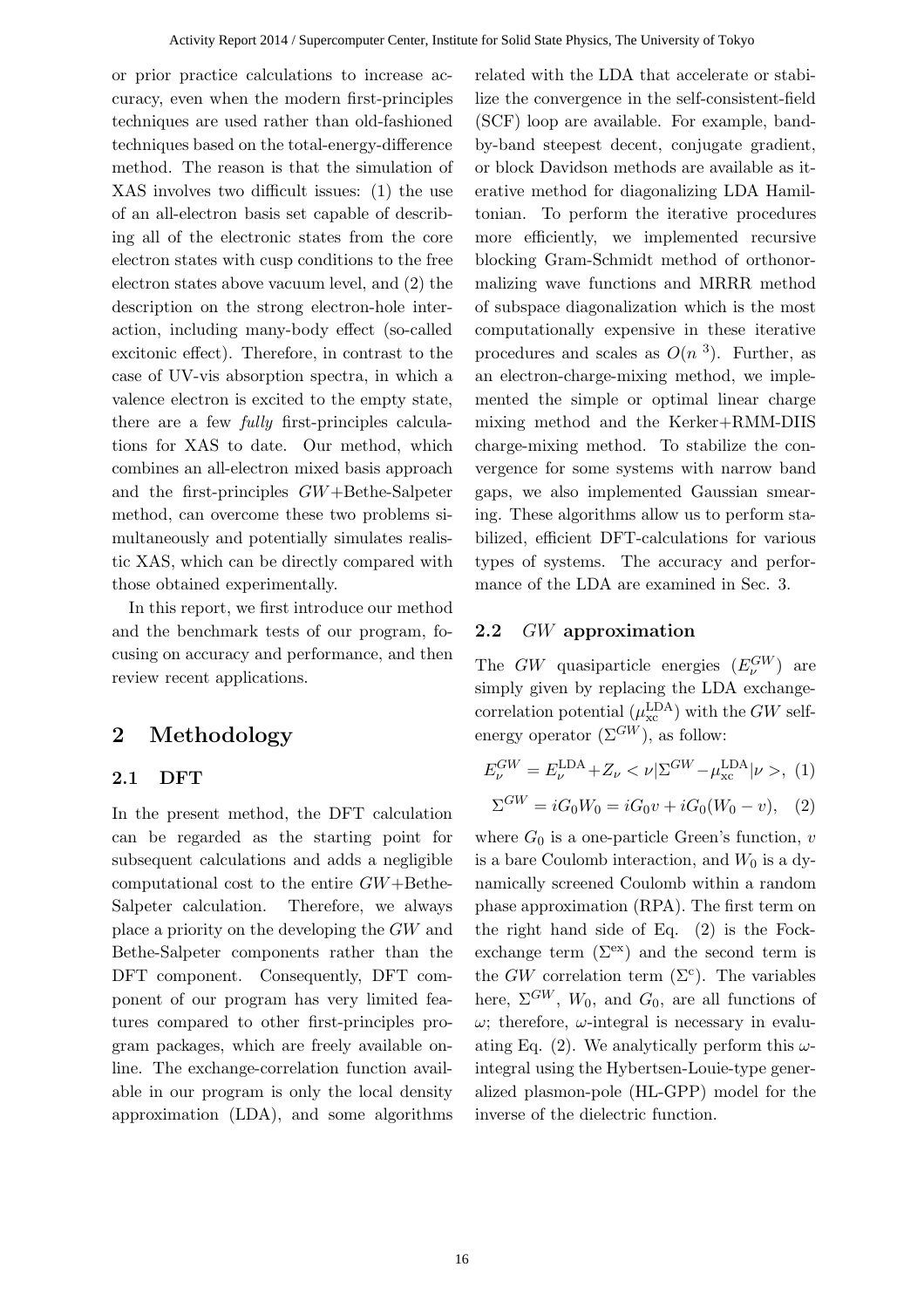

Figure 1: Flowchart of GW+Bethe-Salpeter and GW+T-matrix calculations.

#### 2.3 Bethe-Salpeter equation

The description on the excitonic effect is significant in simulating photoabsorption spectra. To explicitly consider the excitonic effect in the present calculation, we construct the BSE and solve an  $\omega$ -independent eigenvalue problem,

$$
H_{o,o';e,e'}^{\text{BSE}} A_{o,e}^i = \Omega_i A_{o,e}^i,\tag{3}
$$

$$
H_{o,o';e,e'}^{\text{BSE}} \equiv (E_e^{GW} - E_o^{GW}) \delta_{o,o'} \delta_{e,e'} + \Xi_{o,o';e,e'}^{GW},
$$
\n(4)

where  $\Xi^{GW}_{o,o';e,e'}$  is a matrix element of an electron-hole interaction kernel within the GWA,

$$
\Xi^{GW} = \frac{\partial}{\partial G_0} (\Sigma^H + \Sigma^{GW}). \tag{5}
$$

The resulting eigenvalues  $(\Omega)$  and eigenvectors (A) in Eq. 3 give the excitation energy spectra and corresponding transition probabilities. We again use the HL-GPP model and analytically perform  $\omega$ -integral in the BSE to take into account the dynamical excitonic effect. The details of our method are given in Ref. [1]

#### 2.4 All-electron mixed basis program

Our program has unique features; not only does the basis set use both plane waves (PWs) and numerical atomic orbitals (AOs) but also some Green's function methods beyond the framework of DFT for simulating the excited energy spectra of the real materials are available (note that DFT-purpose calculations are outside of our scope in developing our program code because we can find a number of DFT programs online). Figure 1 shows a flowchart of the Green's function methods. Depending on the excited energy spectra of interest, our program provides three main options; the GW (or second-order Møller-Plesset perturbation, called MP2) calculation for single-particle excited energy spectra such as first-ionization potential (IP), electron affinity (EA), and band gap, the GW+Bethe-Salpeter calculation for photoabsorption spectra, and the  $GW+T$ matrix calculation for two-particle excited energy spectra such as double IP and double EA, and Auger spectra (note that MP2 and the  $GW+T$ -matrix are outside of the scope of this review).

#### 3 Accuracy & Performance

#### 3.1 Benchmark test I: LDA

First, we compare our LDA results (using allelectron mixed basis) with those of the QUAN-TUM ESPRESSO suite [2] with three different pseudopotentials (norm conserving, ultrasoft, and PAW) to check the accuracy and convergence. Figure 2 shows (a) the LDA Kohn-Sham orbital energies at the highest occupied molecular orbital (HOMO) and the lowest unoccupied molecular orbital (LUMO), and (b) the HOMO-LUMO gap of Benzene molecule (note that because both programs, the mixed basis and ESPRESSO, can determine the vacuum level using the Coulomb cutoff technique, we can directly compare the absolute values of these orbital energies). In figure 2 (a), the Kohn-Sham orbital energies converge at same values, and we cannot see a difference among these four calculations in this energy range (horizontal axis). In figure 2 (b), a remarkable difference is found rather among the results of ESPRESSO, where the norm conserving peu-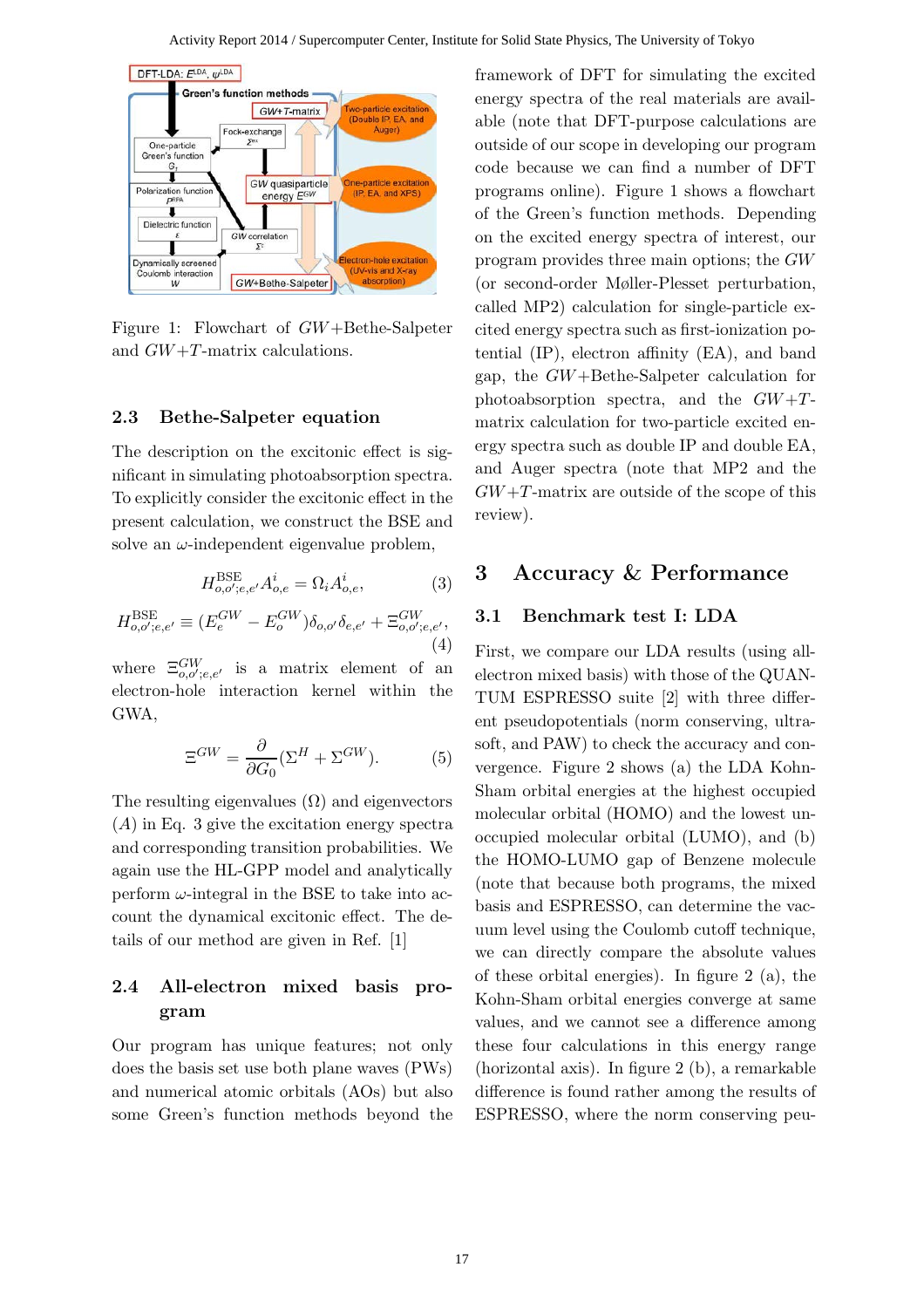

Figure 2: (a) LDA Kohn-Sham orbital energies at HOMO and LUMO levels in absolute values and (b) HOMO-LUMO gaps calculated for Benzene molecule by the present program (purple circle) and ESPRESSO with three different pseudopotentials (green triangle: norm conserving, red diamond: ultrasoft, and blue square: PAW).

dopotential conserves quite slowly against the PW cutoff energy and reaches points that differ slightly (by about 0.05 eV) from those of the other methods. In contrast, the mixed basis converges at almost same value as the ultrasoft and PAW pseudopotentials, and the required PW cutoff energy is about 15 Ry, which is almost half that given by ESPRESSO with the ultrasoft and PAW pseudopotentials  $(=30$ Ry). These comparisons confirm the efficiency and accuracy of mixed basis method.

Table 1: Computational cost required for simulating the photoabsorption spectra of warped nanographene  $(C_{80}H_{30})$  on Fujitsu FX10. Here "CPU time" is defined as "# of CPUs"  $\times$ "Elapse time".

|                    | LDA. | <b>GWA</b> | BSE    |
|--------------------|------|------------|--------|
| $#$ of CPUs        |      | 94         | 24     |
| Elapse time (hour) | 2.0  | 11.8       | 66.2   |
| CPU time (hour)    | 11.9 | 283.2      | 1588.8 |

Table 2: Theoretical and experimental optical gaps (eV) of warped nanographene. For experimentally assigned peaks are listed here [3]. The values in "error" is discrepancies between "BSE" and "Expt.".

| label          | BSE  | error | Expt. |  |
|----------------|------|-------|-------|--|
| S <sub>1</sub> | 2.70 | 0.17  | 2.53  |  |
| $S_4$          | 2.94 | 0.20  | 2.74  |  |
| S <sub>7</sub> | 3.15 | 0.18  | 2.97  |  |
| $S_{30}$       | 4.00 | 0.16  | 3.84  |  |

#### 3.2 Benchmark test II: GW+Bethe-Salpeter

Next, we check the GW+Bethe-Salpeter calculation in terms of its performance and agreement with the experiments; we choose a grossly warped nanographene  $(C_{80}H_{30})$  as a benchmark test system. The computational costs required for LDA, GWA, and BSE calculations for  $C_{80}H_{30}$  are listed in table 1. Although the GWA and BSE calculations require much longer CPU time than the LDA (see table 1), our hybrid parallel program with OpenMP and MPI can complete the GW+Bethe-Salepter calculation for  $C_{80}H_{30}$  with 24 CPUs on a Fujitsu FX10 supercomputer.

As our inviolability policy for developing program code, we do not employ any algorithms that might potentially reduce the accuracy and reliability in the slightest degree, even if they can dramatically accelerate the calculation speed or reduce the computational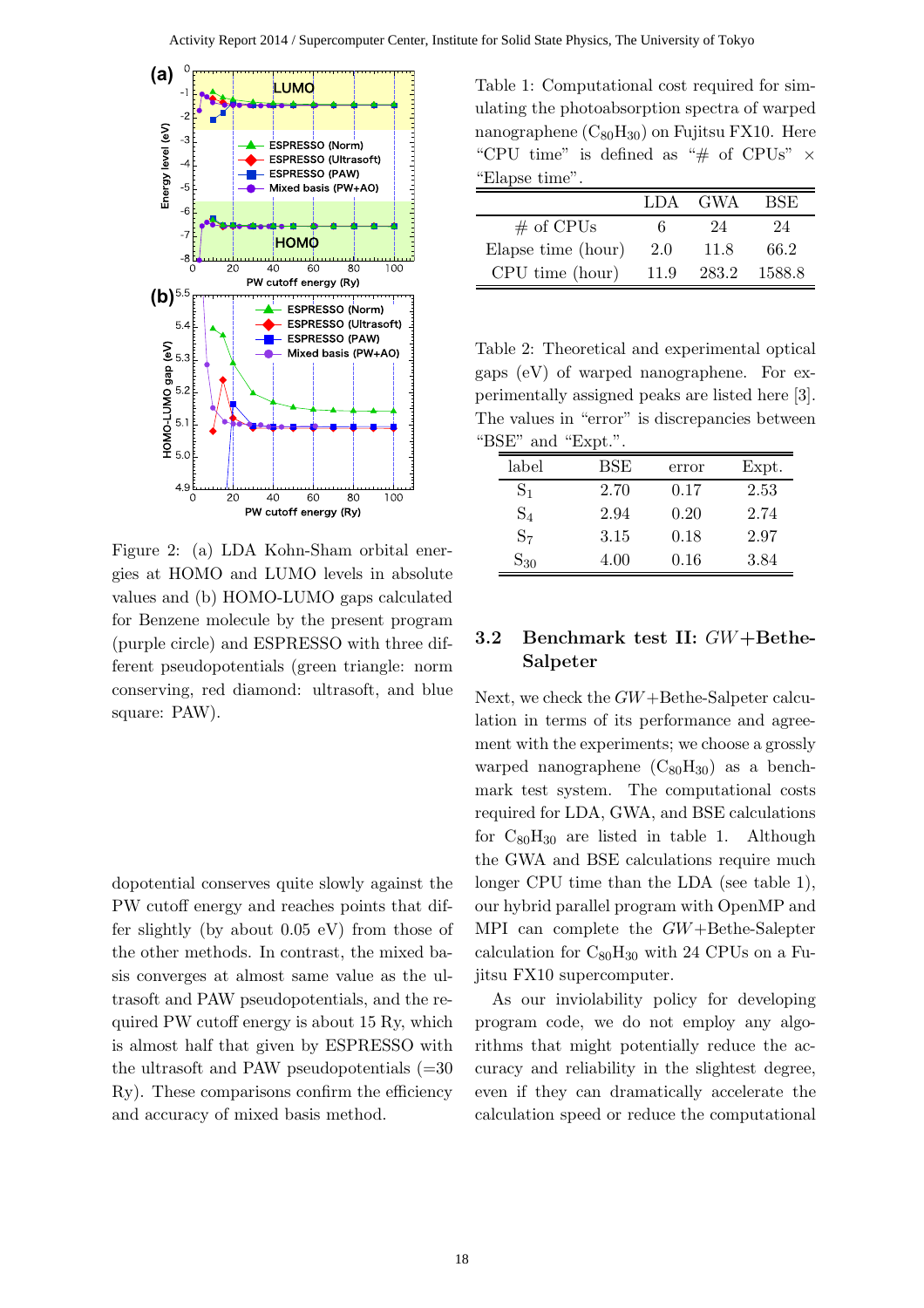

Figure 3: Atomic geometries of acetone and acetic acid optimized by B3LYP/cc-pVTZ.

cost. Hence, the errors found in our calculations are originated from purely theoretical considerations (note that this is an important point when we consider the development of a more accurate method beyond the present theory). We compare the BSE and experimental optical gaps for the four experimentally assigned peaks at 2.53 eV, 2.74 eV, 2.97 eV, and 3.84 eV [3]. The corresponding BSE gaps are  $S_1$  (=2.70 eV),  $S_4$  (=2.94 eV),  $S_7$  (= 3.15 eV), and  $S_{30}$  (= 4.00 eV), respectively, and the remaining errors compared with the experimental values are less than 0.2 eV. Our method can handle a 110-atoms system without loss of accuracy.

# 4 Applications

We have applied our method to a simulation of two-particle excitation [4], simulations of UV-vis absorption spectra for systems such as sodium clusters [5], CdSe clusters [6],  $M^+@C_{60}$ (where  $M = H$ , Li, Na, and K) [7], firefly luciferin [8], and defective nanographenes [9], and oxygen 1s XAS simulations [10]. We review the most recent two examples [9, 10] in following sections.

## 4.1 Oxygen 1s XAS of acetone and acetic acid

In this study, we applied our method to acetone and acetic acid and simulated the oxygen 1s XAS. As shown in Fig. 3, acetone has one oxygen atom chemically bonded with a carbon

Table 3: Excitation energies from oxygen 1s to LUMO (eV). Experimental values are from Refs. [11, 12].

| Acetone     | $_{\rm BSE}$ | TD-LDA | Expt.  |
|-------------|--------------|--------|--------|
| $O_{O=C}$   | 533.76       | 504.76 | 531.4  |
| Acetic acid | BSE          | TD-LDA | Expt.  |
| $O_{O=C}$   | 534.74       | 505.34 | 532.13 |
| $O_{O-H}$   | 540.34       | 506.64 | 535.44 |

atom  $(O=C)$ , and acetic acid has two oxygen atoms chemically bonded with a carbon atom  $(O=C)$ , one of which is also bonded with a hydrogen atom (O−H). Acetone and acetic acid have the same number of electrons, and only the region in the blue rectangle in Fig. 3 is different. We see how accurately our method can simulate the absolute values of the excitation energies from oxygen 1s compared with the experimental values and whether our method can distinguish the effect of chemical bonding environment, i.e., O=C and O−H.

The calculated excitation energies corresponding to the excitation from oxygen 1s to the LUMO are listed in table 3 together with the results of time-dependent LDA (TD-LDA) calculations and the available experimental values [11, 12] for comparison. Here TD-LDA values are calculated using the Gaussian09 package [13] and the aug-cc-pVTZ basis set. Although it is well-known that the TD-LDA can determine reasonable excitation energies around UV-vis photon energy range of less than about 10 eV especially for small molecules such as acetone and acetic acid, it is obviously inaccurate for for the core electron excitations. The discrepancies between the TD-LDA and experimental values are about 26.6 eV for acetone  $(O_{O=Cl})$ , 26.8 eV for acetic acid  $(O<sub>O=C</sub>)$ , and 28.8 eV for acetic acid  $(O<sub>O-H</sub>)$ . This means that the static and local excitonic effect considered in TD-LDA is insufficient to describe the strong interaction between oxygen 1s core hole and excited electron. In addition,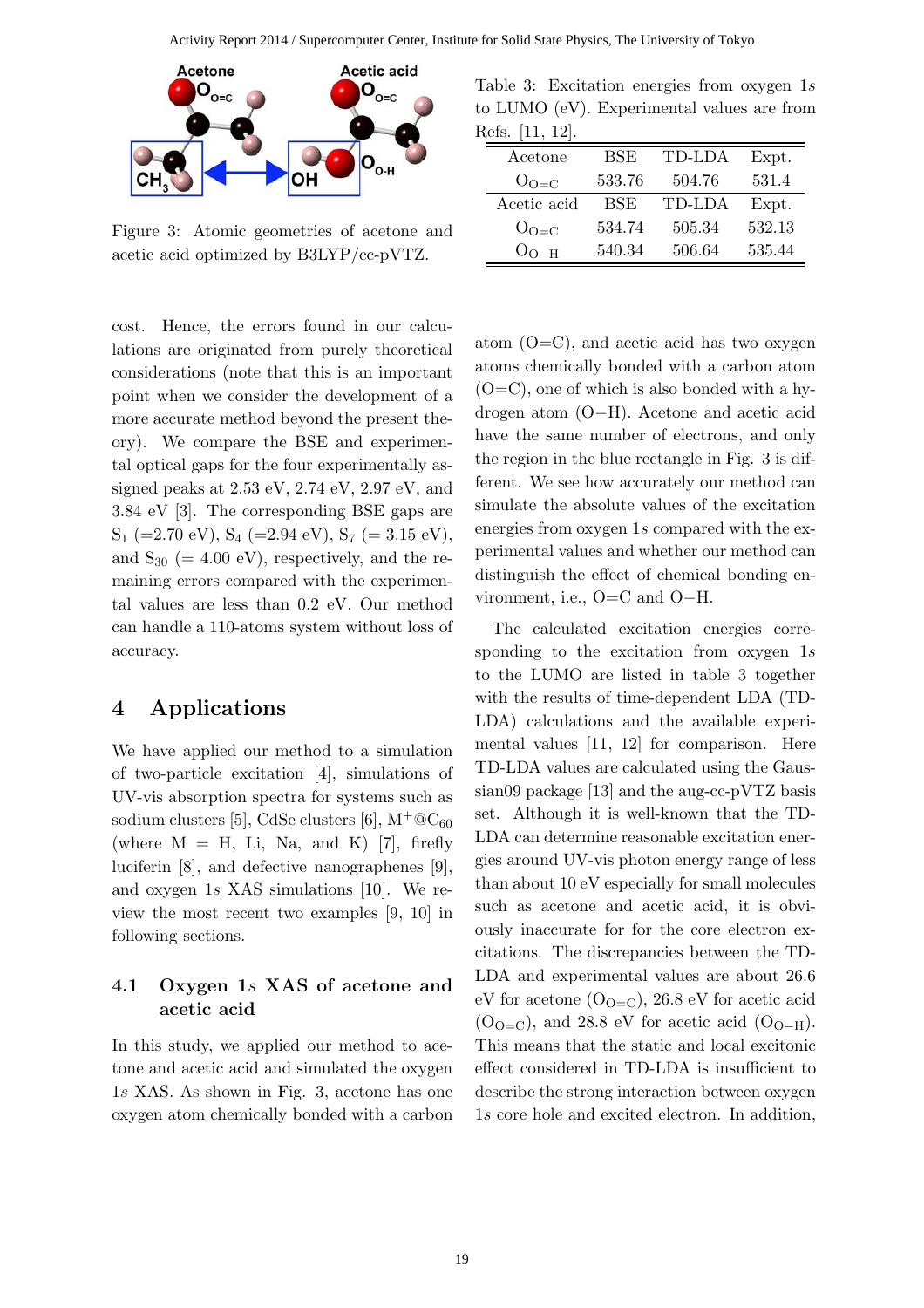

Figure 4: Atomic geometries of single and double defect molecules optimized by B3LYP/ccpVTZ.

because the Gaussian-type-orbital (GTO) fails to describe the cusp condition of oxygen 1s, the effect might not be negligibly small. On the other hand, the BSE, which considers a more realistic, i.e., dynamical and non-local, excitonic effect yields dramatically improved excitation energies. The remaining errors compared with the experiment are only 2.4-5.0 eV for all the cases.

Although the present results are not perfect agreement and removing these errors is not easy task, this is the first attempt worldwide to apply a *fully* first-principles  $GW+Bethe-$ Salepter method to XAS simulation. To determine the origin of the errors, we need more experience with applying this method to other systems.

## 4.2 Optical properties of defective nanographenes

Since Kawasumi et al., successfully synthesized a grossly warped nanographene  $(C_{80}H_{30})$  in 2013, it has become more important to understand the role of defects in determining the structural and electronic properties, not only because of scientific interest but also because of potential industrial applications in the future.

In this study, we applied the  $GW+Bethe-$ Salpeter method to defective and defectless nanographenes and systematically investigated the defect dependence of their properties, focusing on the optical properties such as the HOMO-LUMO gaps, optical gaps, and UV-vis absorption spectra. In particular, to see the effect of various types of the defects, such as pentagonal, heptagonal, and octagonal defect, and the effect of interaction between defects, we simulated the optical properties of the singleand double-defect molecules and the defectless counterparts, as shown in Fig. 4.

Table 4 shows the simulated optical gaps. The minimal gaps  $(S_1)$  of the single-defect molecules are all forbidden transition (dark exciton) owing to the symmetries of the corresponding wave functions, and the first dipole allowed transition (bright exciton) occurs at higher transitions,  $(S_n, n \geq 2)$ . Although the atomic geometries of single-defect molecules:  $C_{20}H_{10}$ ,  $C_{28}H_{14}$ , and  $C_{32}H_{16}$ , are slightly distorted from that of defectless molecule,  $C_{24}H_{12}$ , the high-symmetries are still retained (see Fig. 4). Actually,  $\pi$ -like wave functions are observed for both these single defect molecules and the defectless molecule.

As the defect changes from pentagonal to octagonal, the molecular size increases and the minimal gaps  $(S_1)$  become smaller. This tendency can be regarded as the molecular size dependence rather than a defect dependence. We cannot discuss the defect dependence for these molecules, because a strong molecular size dependence appears and hide the effect of defects.

We next discuss the interaction between defects for the double-defect molecules. Because the presence of two defects significantly distorts the atomic geometries (see Fig. 4) and also the symmetries of the corresponding wave functions, the situation differs from that of the single-defect molecules. That is, the minimal gaps,  $S_1$ , are the first dipole-allowed transition for  $C_{36}H_{16}$  with pentagonal and heptagonal de-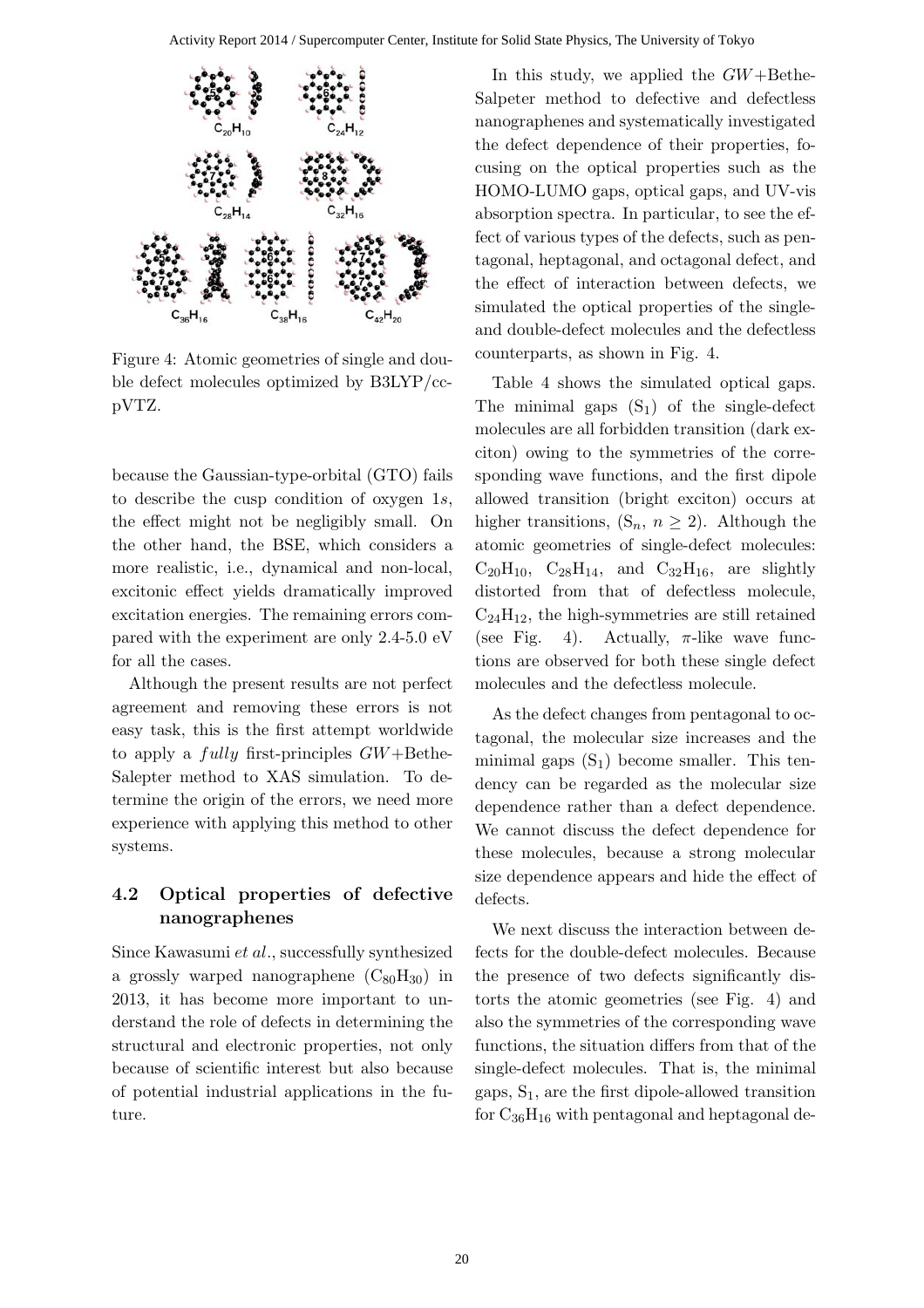|                  |                   | Exciton type   | BSE gap |
|------------------|-------------------|----------------|---------|
|                  |                   | bright or dark | (eV)    |
| $C_{20}H_{10}$ : | $\mathrm{S}_1$    | dark           | 3.43    |
|                  | $S_{12}$          | bright         | 4.46    |
| $C_{24}H_{12}$ : | S <sub>1</sub>    | dark           | 2.52    |
|                  | $S_2$             | bright         | 2.92    |
| $C_{28}H_{14}$ : | S <sub>1</sub>    | dark           | 2.63    |
|                  | $\mathrm{S}_{27}$ | bright         | 4.40    |
| $C_{32}H_{16}$ : | S <sub>1</sub>    | dark           | 2.03    |
|                  | $S_3$             | bright         | 3.10    |
| $C_{36}H_{16}$ : | S <sub>1</sub>    | bright         | 2.28    |
| $C_{38}H_{16}$ : | S <sub>1</sub>    | dark           | 1.92    |
|                  | $S_2$             | bright         | 2.42    |
| $C_{42}H_{20}$ : | $\mathrm{S}_1$    | bright         | 2.24    |
|                  |                   |                |         |

Table 4: First dipole forbidden (dark) and allowed (bright) excitons calculated for singleand double defect-molecules and defectless molecules.

fects, and  $C_{42}H_{20}$  with two heptagons; for the defectless counter molecule,  $C_{38}H_{16}$ ,  $S_1$  is forbidden transition, and  $S_2$  is the first dipoleallowed transition. The bright excitons of the defective molecules are commonly about 0.1- 0.2 eV smaller values than that of the defectless molecule. This is because the excitonic effect becomes stronger for smaller atomic geometries of the defective molecules, in addition to the fact that  $S_1$  is dipole-allowed transition.

# 5 Summary

We have developed a first-principles GW+Bethe-Salpeter program employing all-electron mixed basis approach, aiming specifically at massively parallel calculations with OpenMP and MPI and XAS simulations. Using 24 CPUs on Fujitsu FX10 supercomputer, we successfully simulated first-principles GW+Bethe-Salpeter calculations for 110-atoms systems without reducing accuracy and theoretical validation. Using our program, we investigated the optical

properties of sodium clusters, CdSe clusters,  $M^+ @C_{60}$ , firefly luciferin, and defective nanographenes. Furthermore, our method combining an all-electron mixed basis approach and the GW+Bethe-Salpeter method can simulate XAS as well as UV-vis absorption spectra within the same program code and same theoretical framework. The calculated oxygen 1s XAS of acetone and acetic acid show 2.4-5.0 eV errors compared with the experimental values; these errors are quite small compared with those of the TD-LDA.

## References

- [1] M. Rohlfing and S. G. Louie, Phys. Rev. B, 62, 4927 (2000).
- [2] P. Giannozzi et al., J. Phys.: Condens. Matter 21 395502 (2009)
- [3] K. Kawasumi, Q. Zhang, Y. Segawa, L. T. Scott, and K. Itami, Nat. Chem., 5, 739 (2013).
- [4] Y. Noguchi, K. Ohno, I. V. Solovyev, and T. Sasaki, Phys. Rev. B, 81, 165411 (2010).
- [5] Y. Noguchi and K. Ohno, Phys. Rev. A, 81, 045201 (2010).
- [6] Y. Noguchi, O. Sugino, M. Nagaoka, S. Ishii, and K. Ohno, J. Chem. Phys., 137, 024306 (2012).
- [7] Y. Noguchi, O. Sugino, H. Okada, and Y. Matsuo, J. Phys. Chem. C, 117, 15362 (2013).
- [8] Y. Noguchi, M. Hiyama, H. Akiyama, and N. Koga, J. Chem. Phys., 141, 044309 (2014).
- [9] Y. Noguchi and O. Sugino, J. Chem. Phys., 142, 064313 (2015).
- [10] Y. Noguchi, M. Hiyama, H. Akiyama, Y. Harada, and N. Koga, J. Chem. Theor. Compt., 11, 1668 (2015).